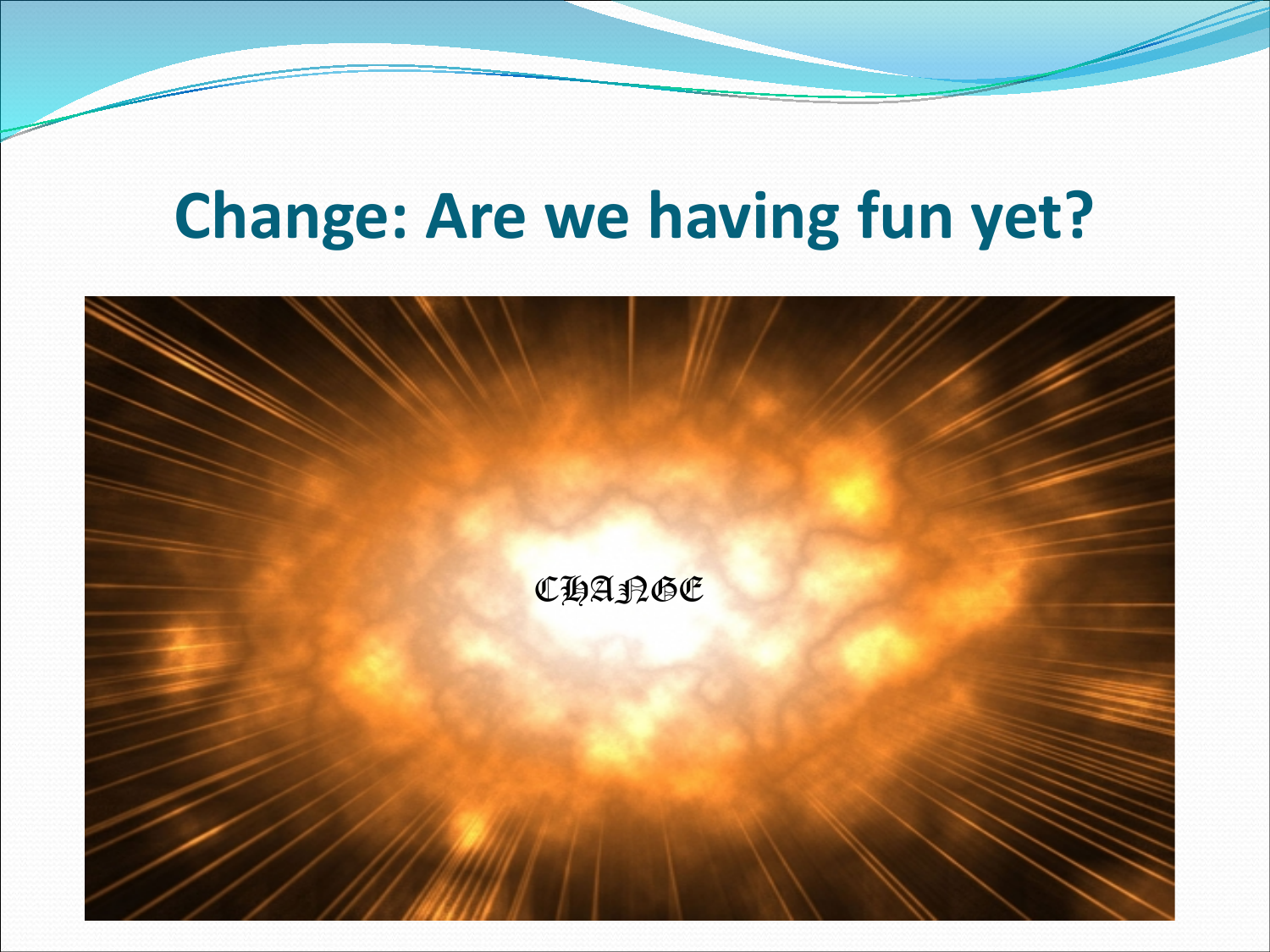## **Some quotes to get us started**

- "People don't resist change. They resist being changed." (Peter Senge)
- "Not everything that is faced can be changed, but nothing can be changed until it is faced." (James Baldwin)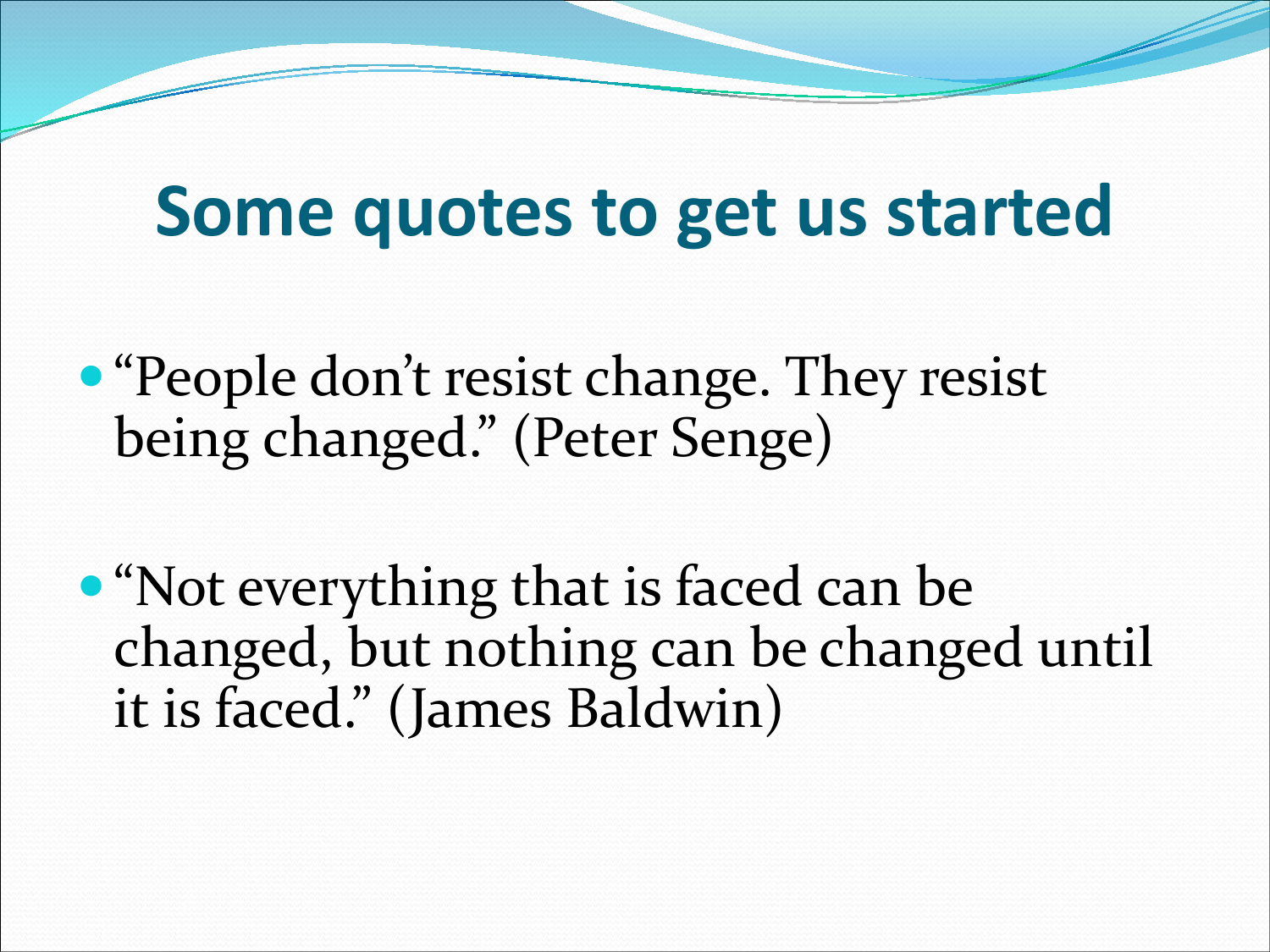#### **Some more quotes about change**

- "If you're in a bad situation, don't worry it will change. If you are in a good situation, don't worry it will change." (John A. Simone, Sr.)
- "When you are through changing, you are through." (Bruce Barton)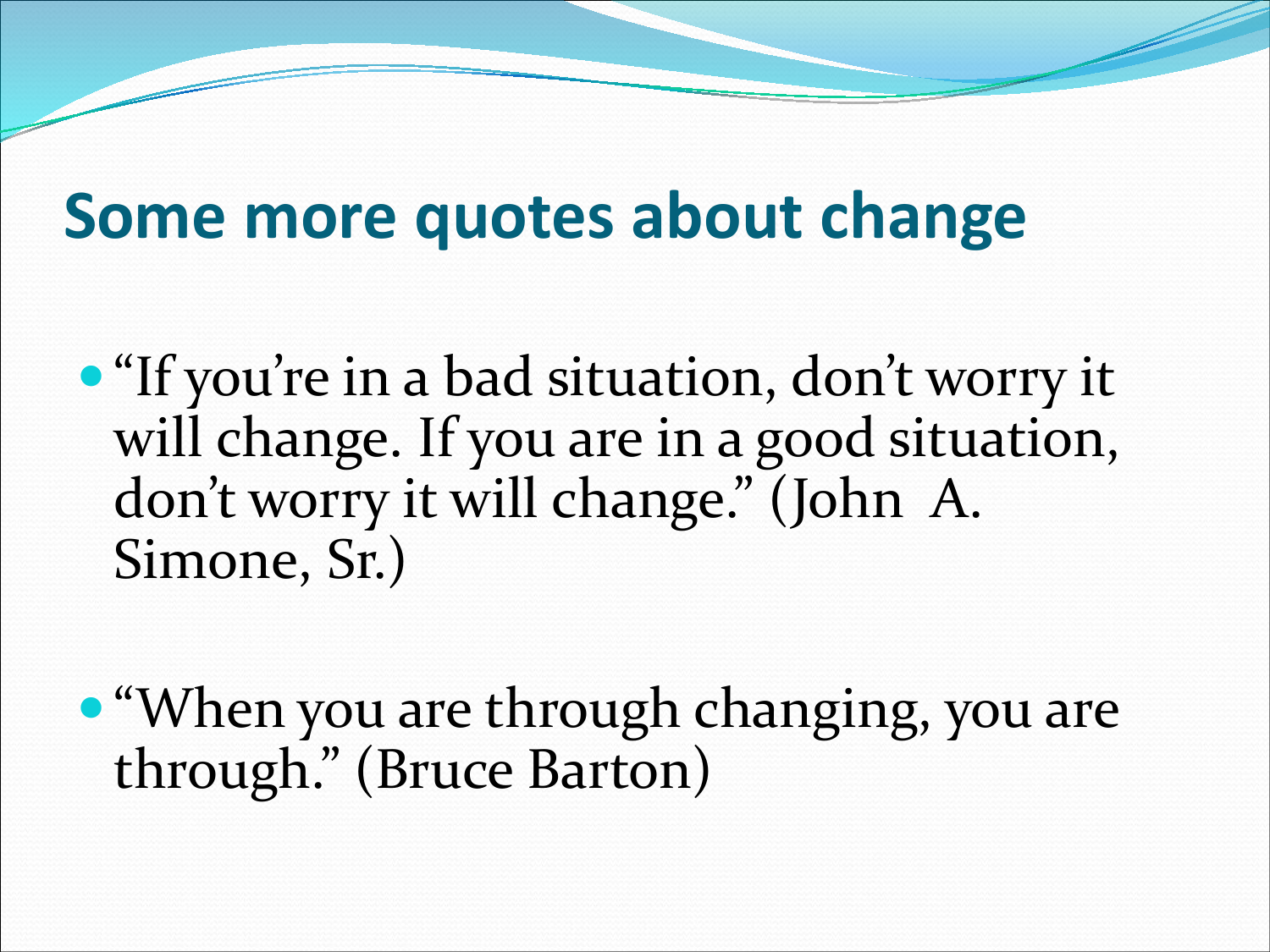#### **Some more quotes about change**

- "When we are no longer able to change a situation, we are challenged to change ourselves." (Victor Frankl)
- "God grant me the serenity to accept the people I cannot change, the courage to change the one I can, and the wisdom to know its me." (Unknown)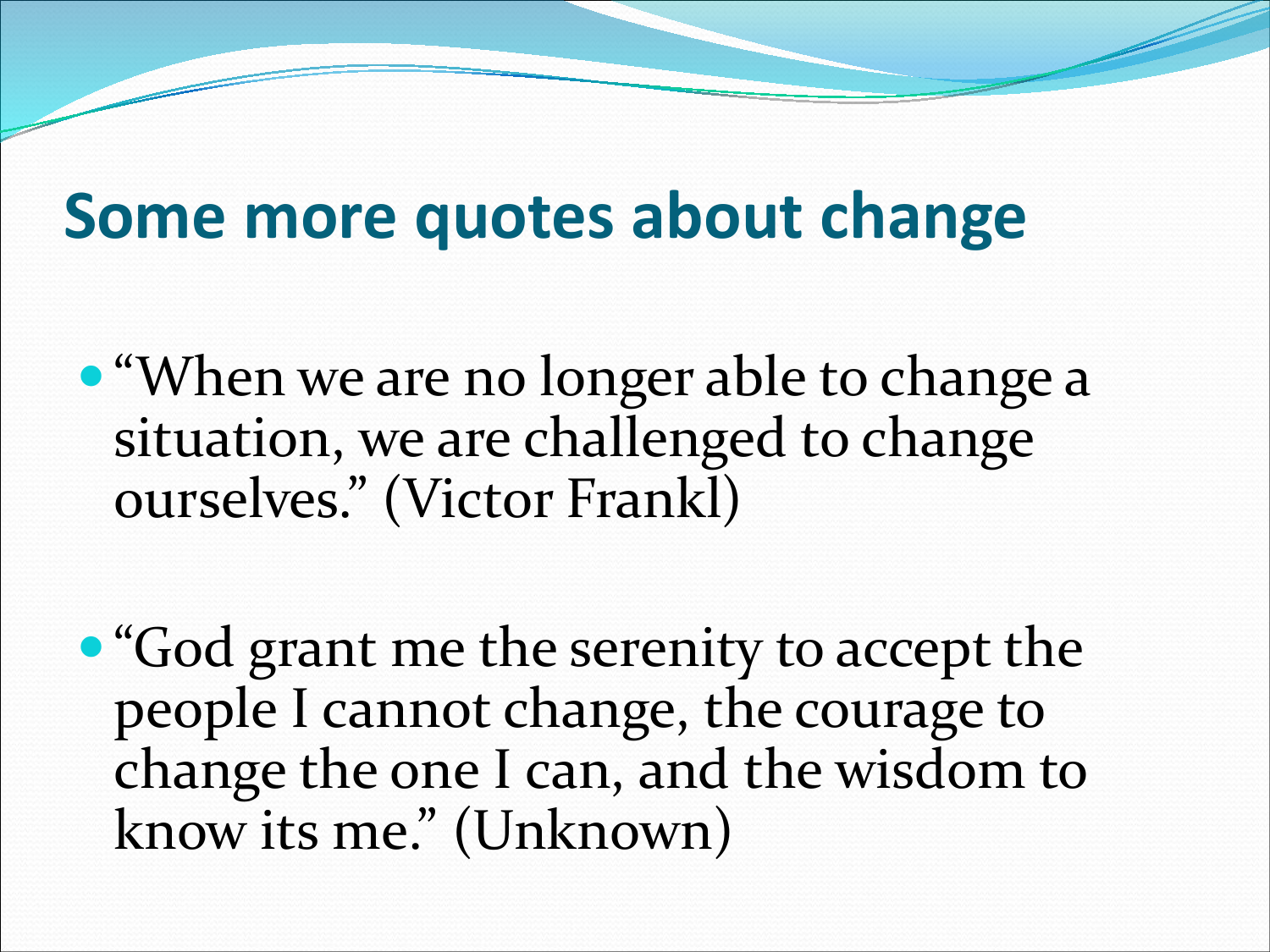# Navigating Change: The 7 P's

- **1. Provocation: (Look Out! What was that?)**
- **2. Past: (Look Back! Have you seen this before?)**
- **3. Present: (Look in the Mirror! What do we see?)**

**4. Picture: (Look Forward! What could we look like?)**

- **5. Prepare: (Look for a Map! What's our Plan?)**
- **6. Pull/Push: (Look where we are going!)**
- **7. Promised Land: (Look at what we have Become!)**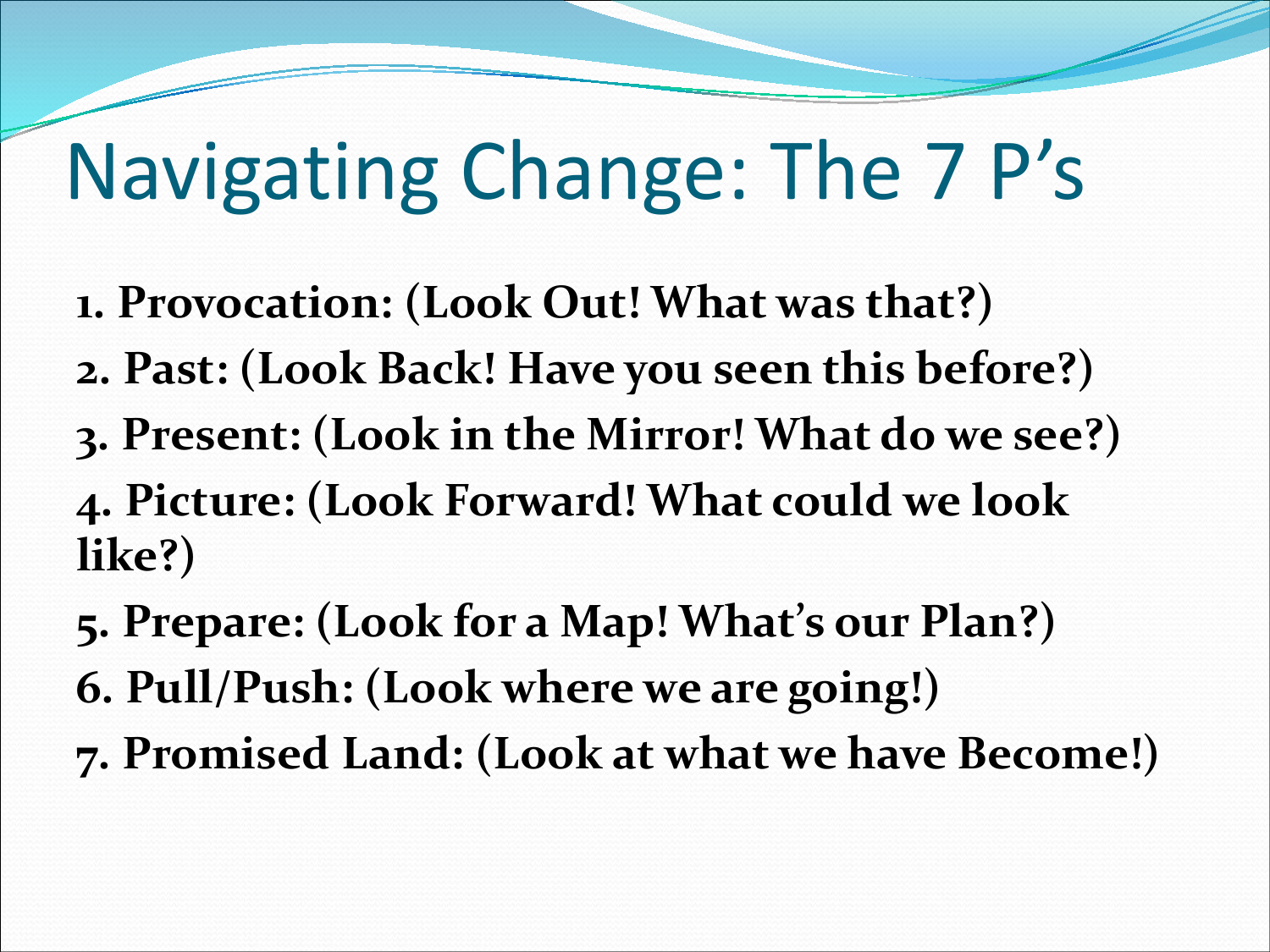#### **1. Provocation: (Look Out! What was that?)**

- Who noticed something is not quite right and what did they notice?
- What has changed around us? (in your external or internal environment)
- Is it time to pay attention and not be complacent?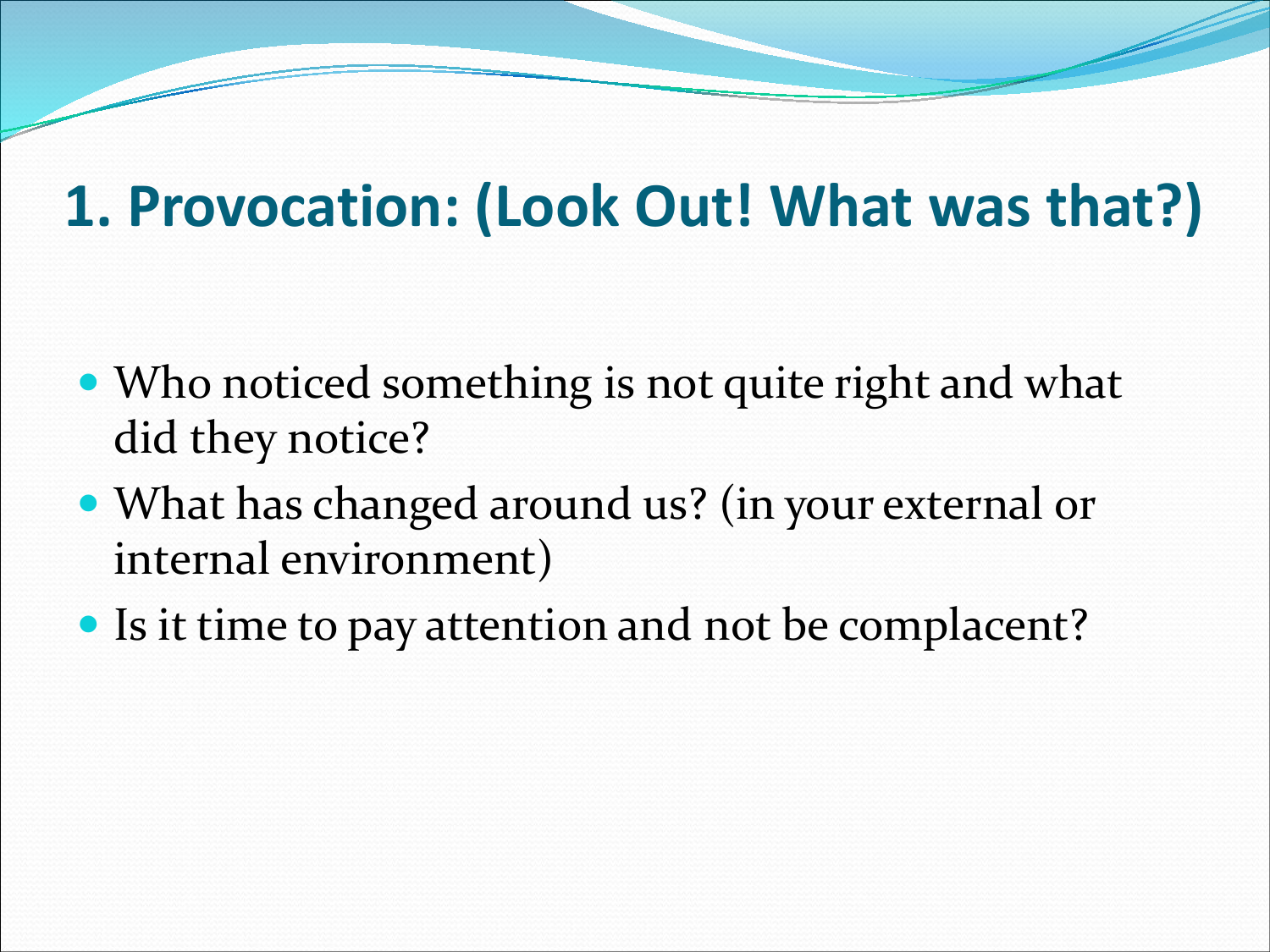## **2. Past: (Look Back! Have you seen this before?)**

- Does the provocation feel familiar? (Let's review our past and respect it and learn from it)
- What can we learn from our past efforts to deal with problems?
- How can we let go of our past? (Not live in it…Just have the memories)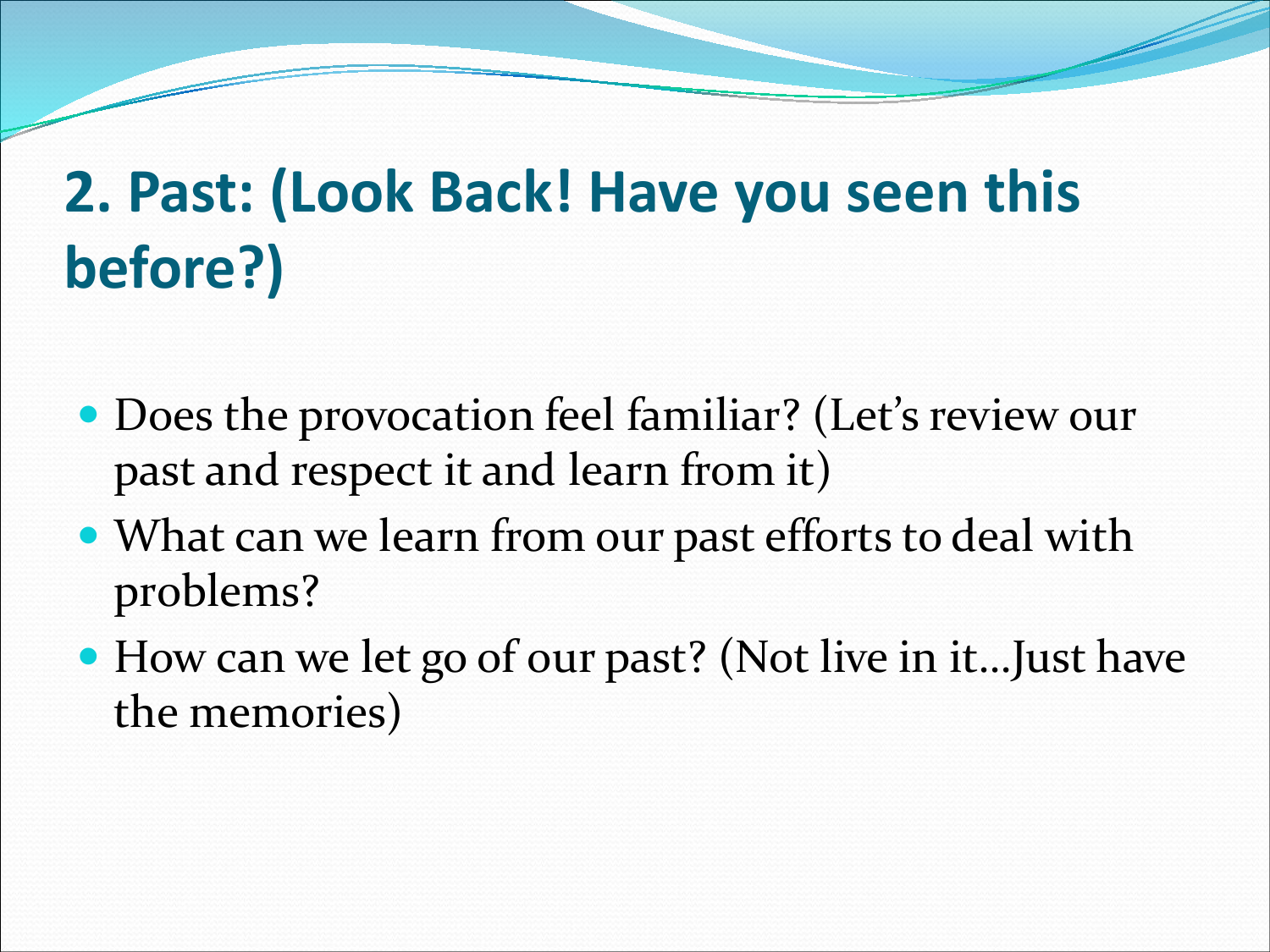## **3. Present: (Look in the Mirror! What do we see?)**

- What are our current realities? (What data should we gather? From whom? How? Analyze the data to sort out Symptoms vs. Causes; Summarize with SWOT)
- What do we need to do to survive in the short run?
- Who should we ask to be on a Leadership Team to help plan what we need to do in the long run? (Current credible leaders that have the power to act on the issues)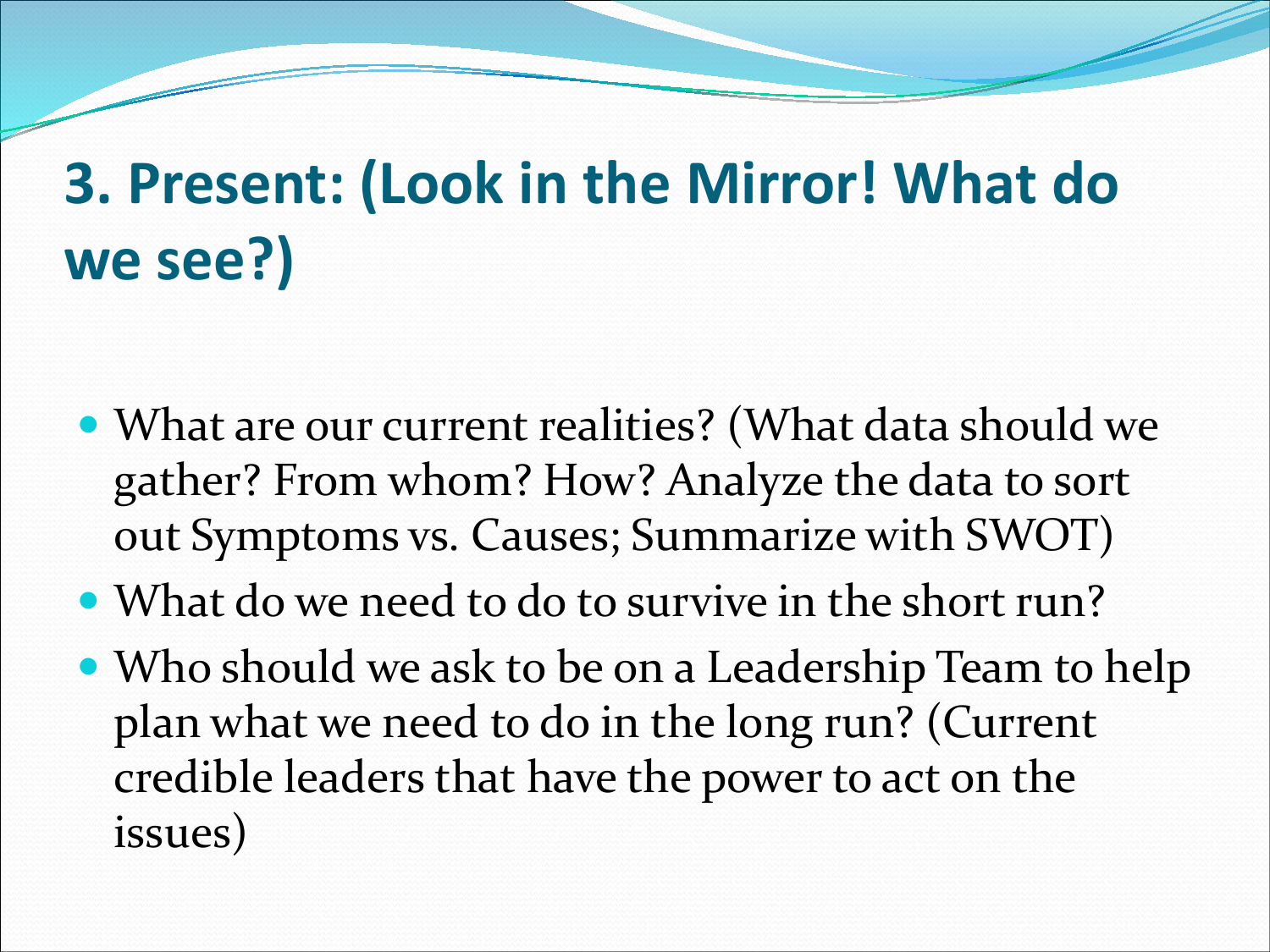#### **4. Picture: (Look Forward! What could we look like?)**

- What is our preferred future? (our potential)
- Where do we want to go? What does our destination brochure look like? (Becoming)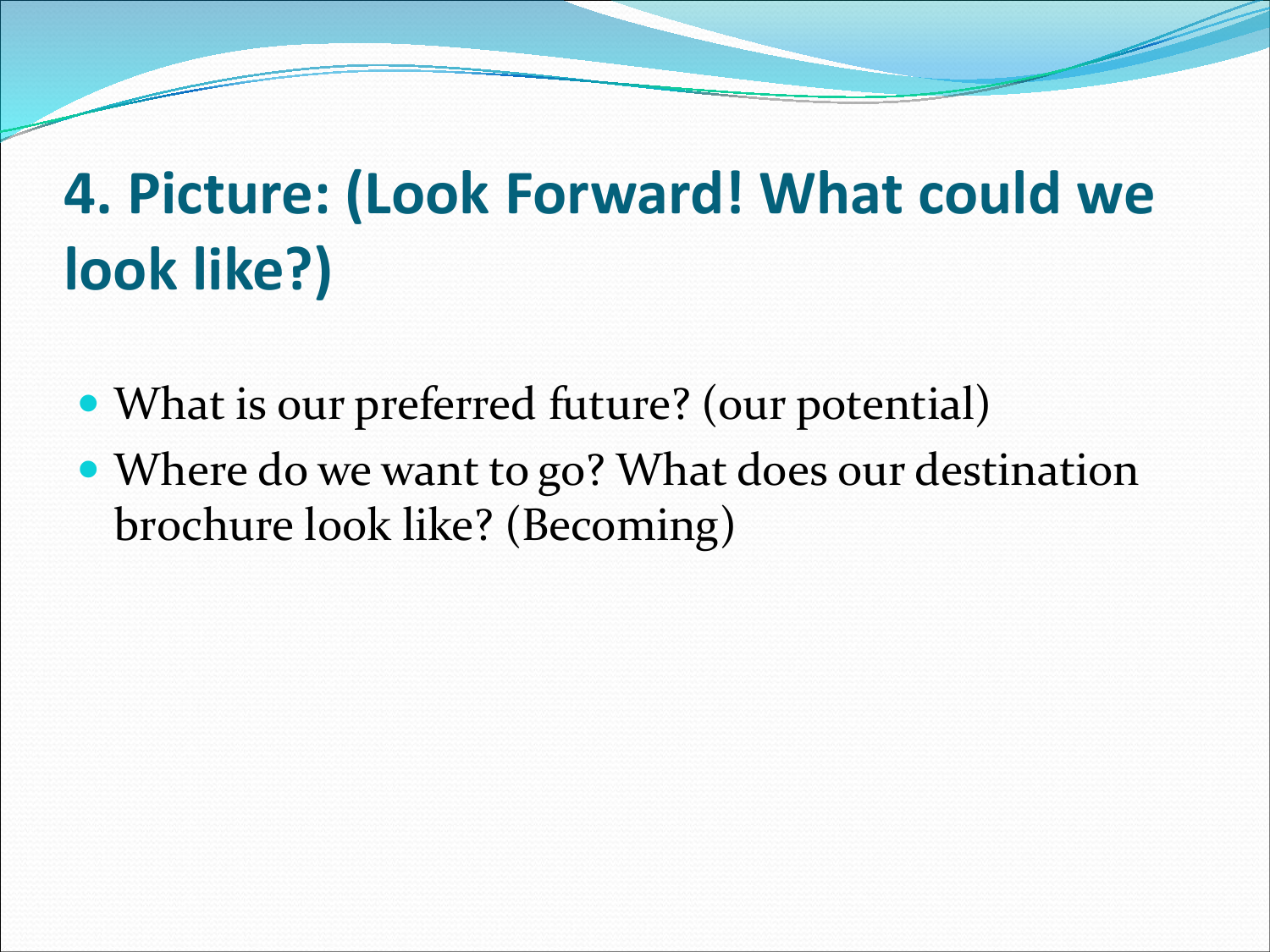## **5. Prepare: (Look for a Map! What's our Plan?)**

- What's our business case for change?
- What's our itinerary?
- What do we need to bring? (Resources needed)
- What do we need to know or do? (Training/Development may be needed)
- Who should we notify/consult with?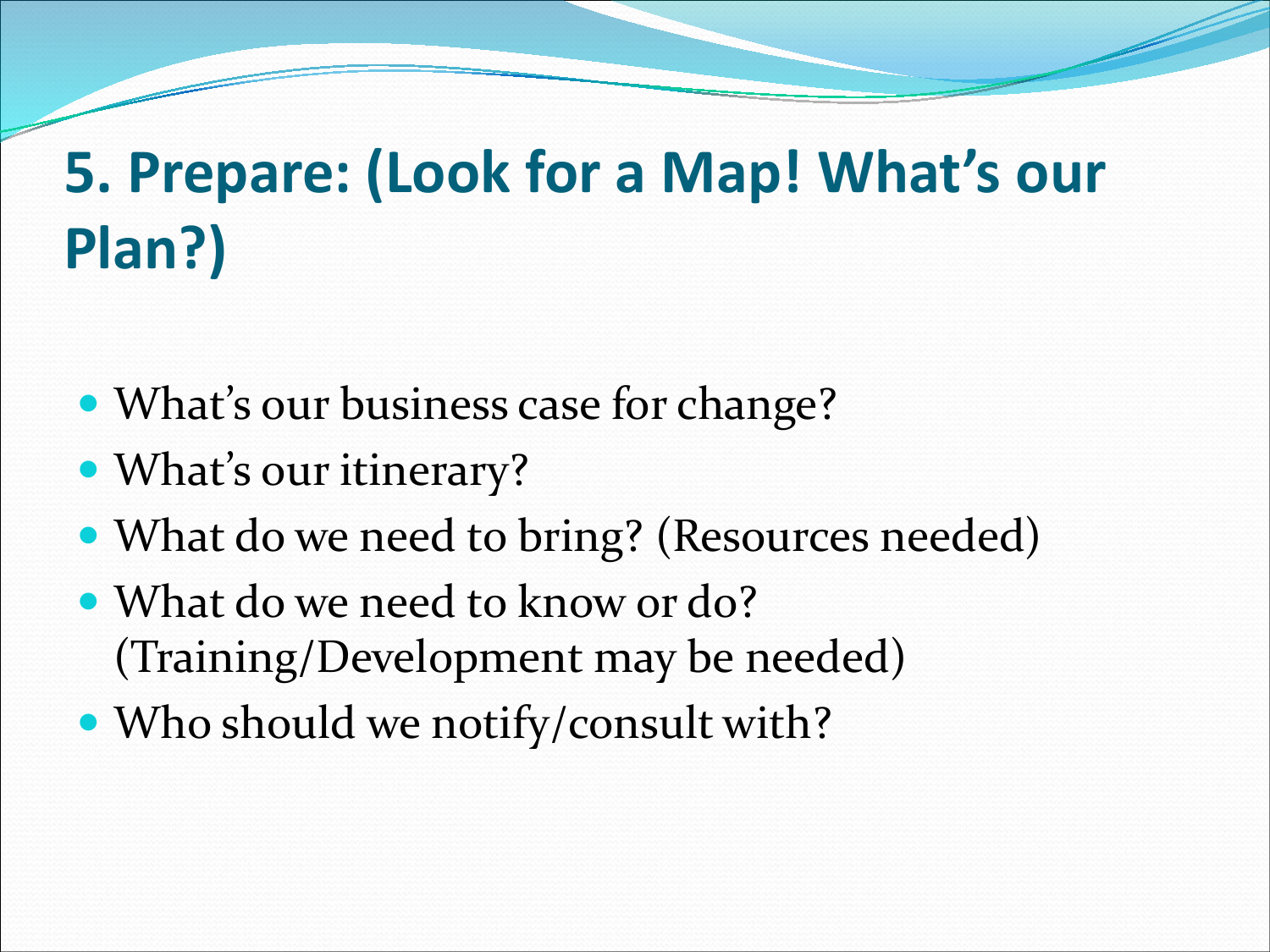#### **6. Pull/Push: (Look where we are going!)**

- Who is going to tell the rest of the organization why we can't do business as usual and what we can become and why?
- What will be our first steps? What are the rest of our instructions according to the map we produced?
- What are we learning along the way? (AARs) How will we use what we learn?
- How will we deal with the awkwardness of transitions?
- Anything we need to fix? (Problem Solving)
- How will we celebrate progress? (Appreciations) How will we stay on track? (Accountability)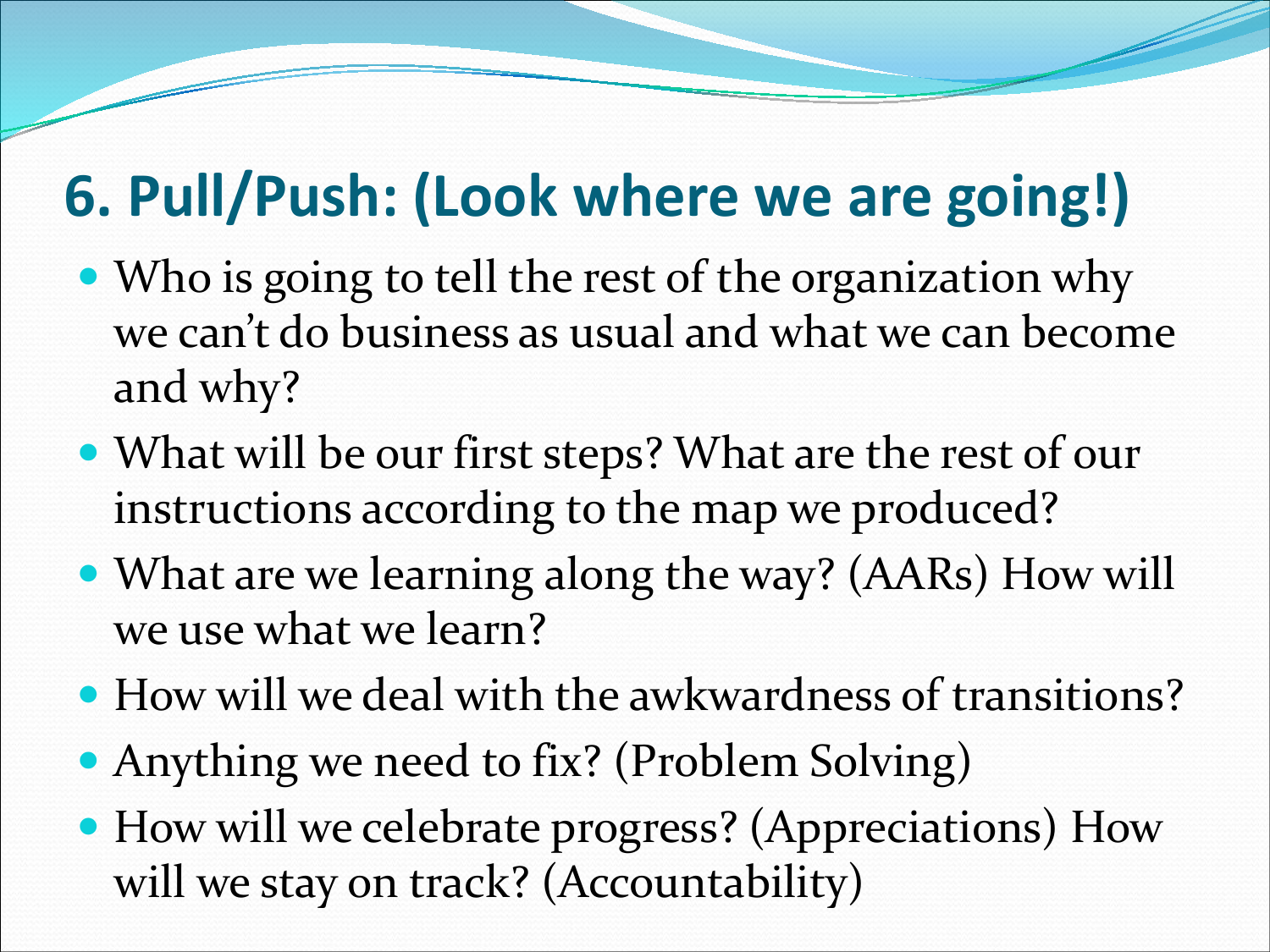#### **7. Promised Land: (Look at what we have Become!)**

- We need a new picture ID (Our new identity)
- Let's consolidate the various pieces into the bigger picture of the puzzle
- Let's re-assess again to check if we made it and to make future plans
- Has CHANGE become the new normal? (It's a journey not a destination)